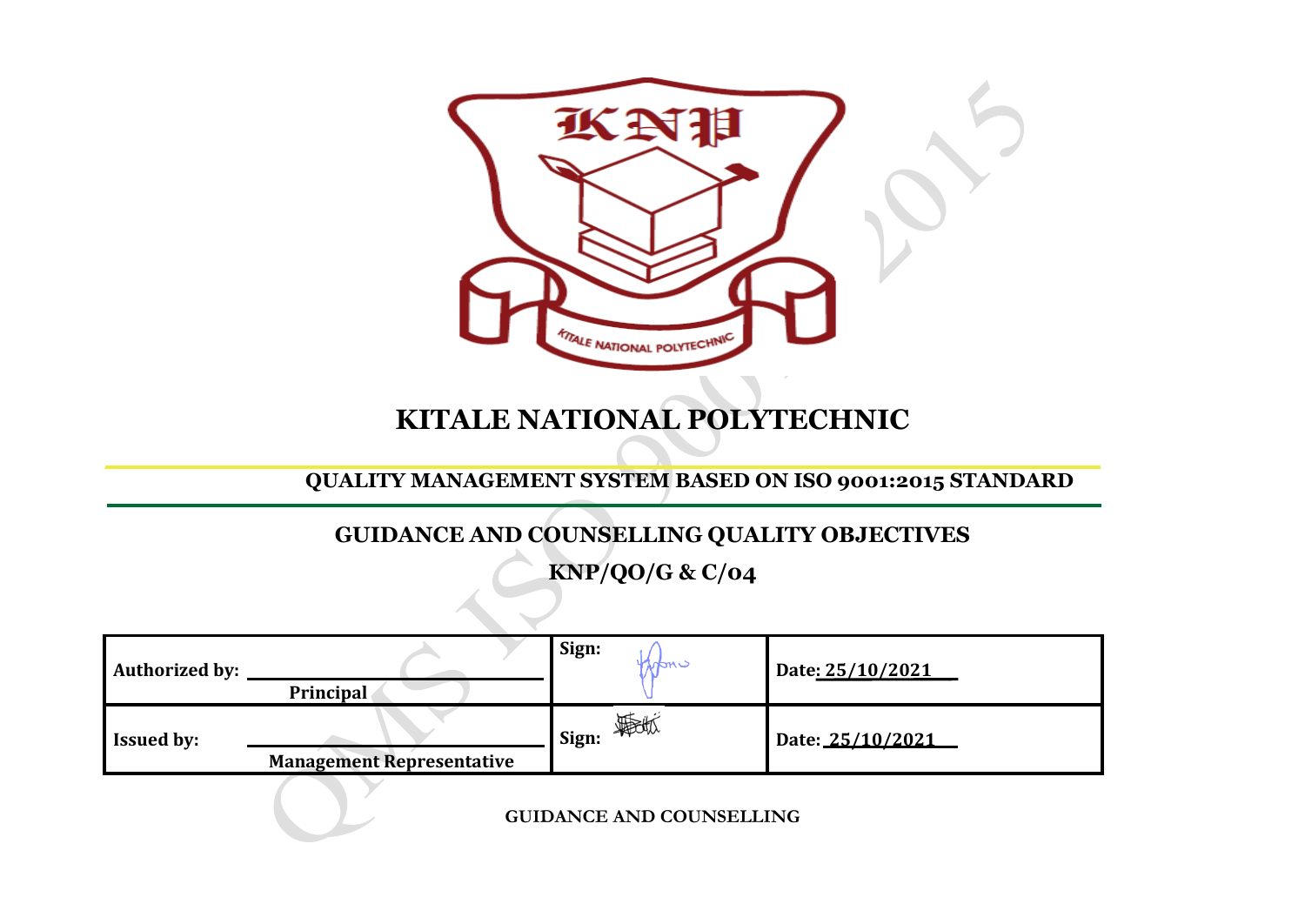|      | QUALI I Y OBJECTIVES FOR THE FY 2021-2022                                                                     |                                                                                                                  |                                                                                                                |                                                                                                                                           |                                                                                     |                                                                                                                                          |  |  |  |
|------|---------------------------------------------------------------------------------------------------------------|------------------------------------------------------------------------------------------------------------------|----------------------------------------------------------------------------------------------------------------|-------------------------------------------------------------------------------------------------------------------------------------------|-------------------------------------------------------------------------------------|------------------------------------------------------------------------------------------------------------------------------------------|--|--|--|
| S/NO | Objective                                                                                                     | Who will be<br>responsible?                                                                                      | What will be done?                                                                                             | When will it be<br>completed?                                                                                                             | What resources will<br>be required?                                                 | How will the results<br>be monitored and<br>evaluated?                                                                                   |  |  |  |
|      | State a measurable quality objective<br>addressing any of the dimensions of<br>quality product / service      | Give the title of<br>the person to<br>ensure that the<br>quality objective<br>is achieved (the<br>process owner) | State activities to be<br>undertaken to ensure that<br>the quality objective is<br>achieved                    | For every activity in<br>column 3 indicate when<br>it will be completed                                                                   | Indicate<br>the<br>resources<br>required to undertake the<br>activities in column 3 | Indicate how results will be<br>monitored and evaluated<br>that you've met the quality<br>objective                                      |  |  |  |
| 1.   | To build the capacity of the<br>department staff by undertaking<br>at least two trainings by<br>December 2022 | HOD G&C                                                                                                          | 1 Conduct a TNA<br>2 prepare a training<br>schedule<br>3 carry out the<br>training                             | Conduct a<br>TNA by<br>Nov 2021<br>Prepare<br>training<br>schedule by<br>Jan 2022<br>Train the<br>dept<br>members<br>twice by Dec<br>2022 | Personnel, funds,<br>rooms, stationery,<br>equipment                                | Review the TNA,<br>training schedule,<br>results, training report<br>training certificates and<br>evaluate the results 31 st<br>Dec 2021 |  |  |  |
| 2.   | To train at least 100 peer<br>counselors per year                                                             | HOD G&C                                                                                                          | Conduct a<br><b>NAT</b><br>Prepare a<br>training<br>schedule<br>Conduct a<br>training of<br>peer<br>counselors | Per year by<br>Nov 2021<br>By end of<br>Feb 2022<br>By<br>$\bullet$<br>September<br>2022                                                  | Personnel, funds,<br>room, stationery,<br>equipment                                 | Review the TNA,<br>training schedule<br>training reports<br>Graduation of peer<br>counselors and evaluate<br>results by march 2022       |  |  |  |
| 3.   | Maintain 100% confidentiality of<br>every client counseled by<br>December 2021                                | HOD G&C                                                                                                          | counseling<br>record<br>maintenance<br>in such a way                                                           | At the end of the<br>term                                                                                                                 | Personnel, room funds,<br>stationery                                                | Review the TNA<br>Feedback tool and<br>evaluation of the report                                                                          |  |  |  |